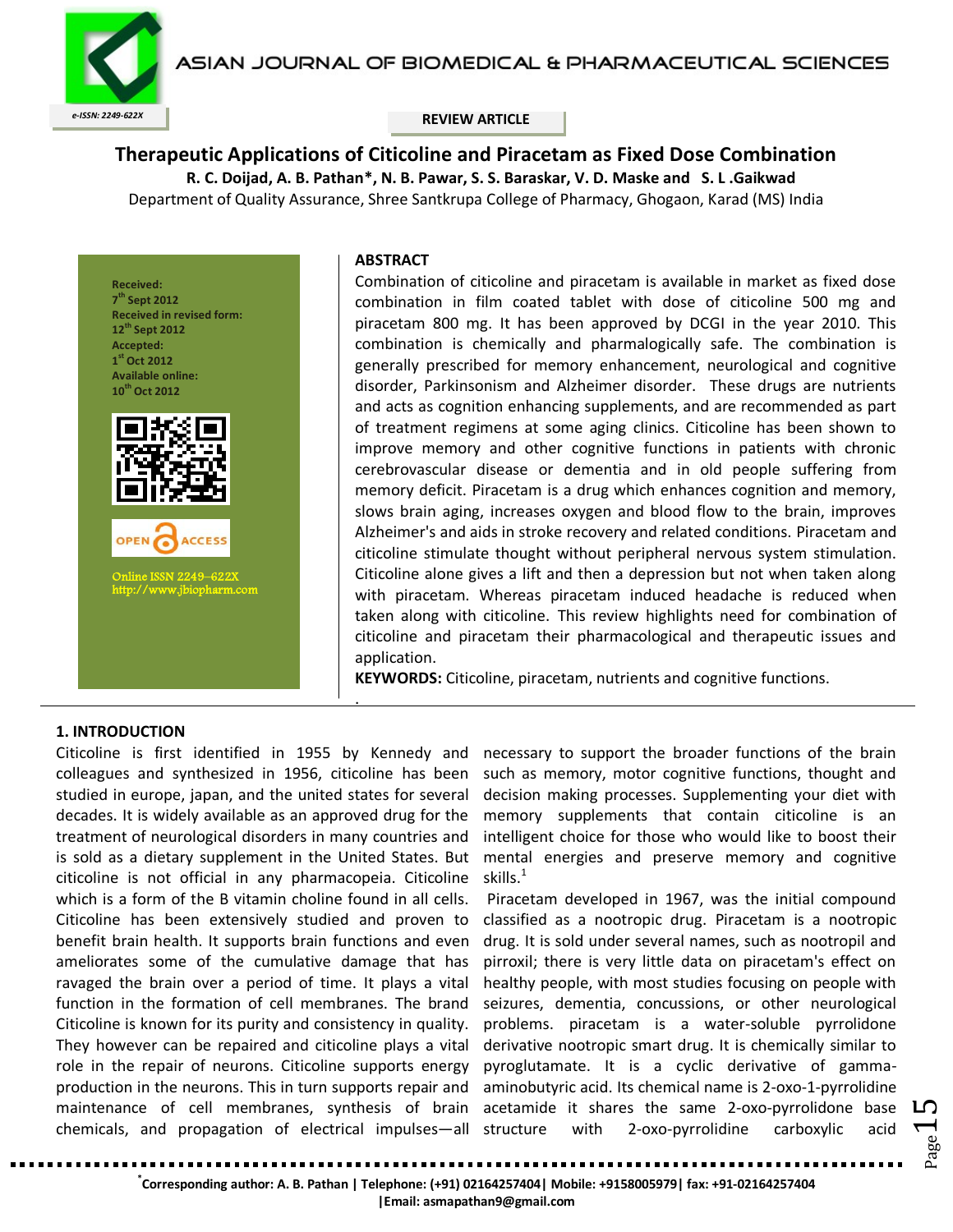## **A. B. Pathan** *et al .***: Asian Journal of Biomedical and Pharmaceutical Sciences 2(12) 2012, 15-20**

[\(pyroglutamate\)](http://en.wikipedia.org/wiki/Pyroglutamate). Piracetam is a cyclic derivative of [gaba.](http://en.wikipedia.org/wiki/GABA) It are colocalized with [cholinergic receptors,](http://en.wikipedia.org/wiki/Cholinergic_receptor) thus increasing is one of the groups of [racetams.](http://en.wikipedia.org/wiki/Racetam) piracetam is prescribed by doctors for some conditions, mainly [myoclonus,](http://en.wikipedia.org/wiki/Myoclonus) but is [used off-label](http://en.wikipedia.org/wiki/Off-label_use) for a much wider range of applications. Piracetam is an official in British and European pharmacopeia.<sup>2</sup>

## **STRUCTURE**



#### **Fig. 1: Structure of Citicoline**

Citicoline (CDP-choline, cytidine diphosphate choline, cytidine 5-diphosphocholine,) is a nucleotide composed of ribose, pyrophosphate, cytosine and choline. It is organized in two moieties, cytidine and choline, that are linked by a diphosphate bridge (Fig. 1). It is supplied as a freebase, as a dietary supplement in the United States, and as a sodium salt in Europe (cytidine 5(trihydrogen diphosphate) [2- (trimethylammonio) ethyl] ester inner salt,). It is a watersoluble compound (90-percent bioavailability) which is, after ingestion hydrolyzed in the small intestine and absorbed as choline and cytidine. Following absorption, choline and cytidine are re-phosphorylated and citicoline is synthesized from cytidine triphosphate and choline monophosphate by cytidine triphosphate-phosphocholine cytidylyl transferase. 3, 4, 5



## **Fig 2: Structure of Piracetam**

Piracetam is a class of [nootropic](http://en.wikipedia.org/wiki/Nootropic) [drugs](http://en.wikipedia.org/wiki/Psychoactive_drug) that share a [pyrrolidone](http://en.wikipedia.org/wiki/2-pyrrolidone) nucleus, molecular Formula is  $C_6H_{10}N_2O_2$  $C_6H_{10}N_2O_2$ . It generally shows no affinity for the most important receptors, although modulation of most important central [neurotransmitters,](http://en.wikipedia.org/wiki/Neurotransmitter) including acetylcholine and glutamate has been reported. $6$  Like [ampakines,](http://en.wikipedia.org/wiki/Ampakines) the racetams are positive allosteric modulators for the [AMPA receptor.](http://en.wikipedia.org/wiki/AMPA_receptor) Other potent cognitive enhancers in development are also positive allosteric modulators for the [AMPA receptor.](http://en.wikipedia.org/wiki/AMPA_receptor) Racetms are work by activating [glutamate receptors](http://en.wikipedia.org/wiki/Glutamate_receptor) that

the firing of the latter. The racetams consequently increase memory capacity by nearly the same method as the [acetyl](http://en.wikipedia.org/wiki/Acetylcholinesterase_inhibitor)  [cholinesterase inhibitors.](http://en.wikipedia.org/wiki/Acetylcholinesterase_inhibitor)  $\frac{7}{1}$  of the cognitive enhancing members of the racetam family, nootropic potency is increased when taken with [choline](http://en.wikipedia.org/wiki/Choline) or acetylcholine precursors.<sup>8</sup>

## **BIOCHEMISTRY**

Grouped with the B vitamins, choline is a trimethylated nitrogenous base that enters three major metabolic pathways (1) phospholipids synthesis via phosphorylcholine (2) acetylcholine synthesis and (3) oxidation to betaine, which serves as a methyl donor. Endogenously, formation of citicoline from choline is the rate-limiting step in the synthesis of phosphatidylcholine, a key membrane phospholipid.<sup>3</sup> Cytidine, a major component of RNA, undergoes cytoplasmic conversion to cytidine triphosphate (CTP). In the citicoline metabolic pathway, choline is phosphorylated by the enzyme choline kinase, the resulting phosphorylcholine combines with CTP to form citicoline.<sup>4</sup> Citicoline then combines with diacylglycerol, forming phosphatidylcholine, with choline phosphotransferase serving as the enzyme catalyst in this reaction. Exogenous citicoline, hydrolyzed in the small intestine and readily absorbed as choline and cytidine, enters the various biosynthetic pathways that utilize citicoline as an intermediate. Citicoline thus has a sparing effect on systemic choline reserves, as well as inhibiting the breakdown of membrane phospholipids.<sup>5</sup>



## **Fig 3: Synthesis of Citicoline**

Piracetam is exert their effect on some species of molecule] present in the cell membrane of all excitable cells, i.e. the ion carriers or ion channels and that they somehow accomplish an increase in the excitatory (electrical) response. It would therefore seem that the racetams act as potentiators of an already present activity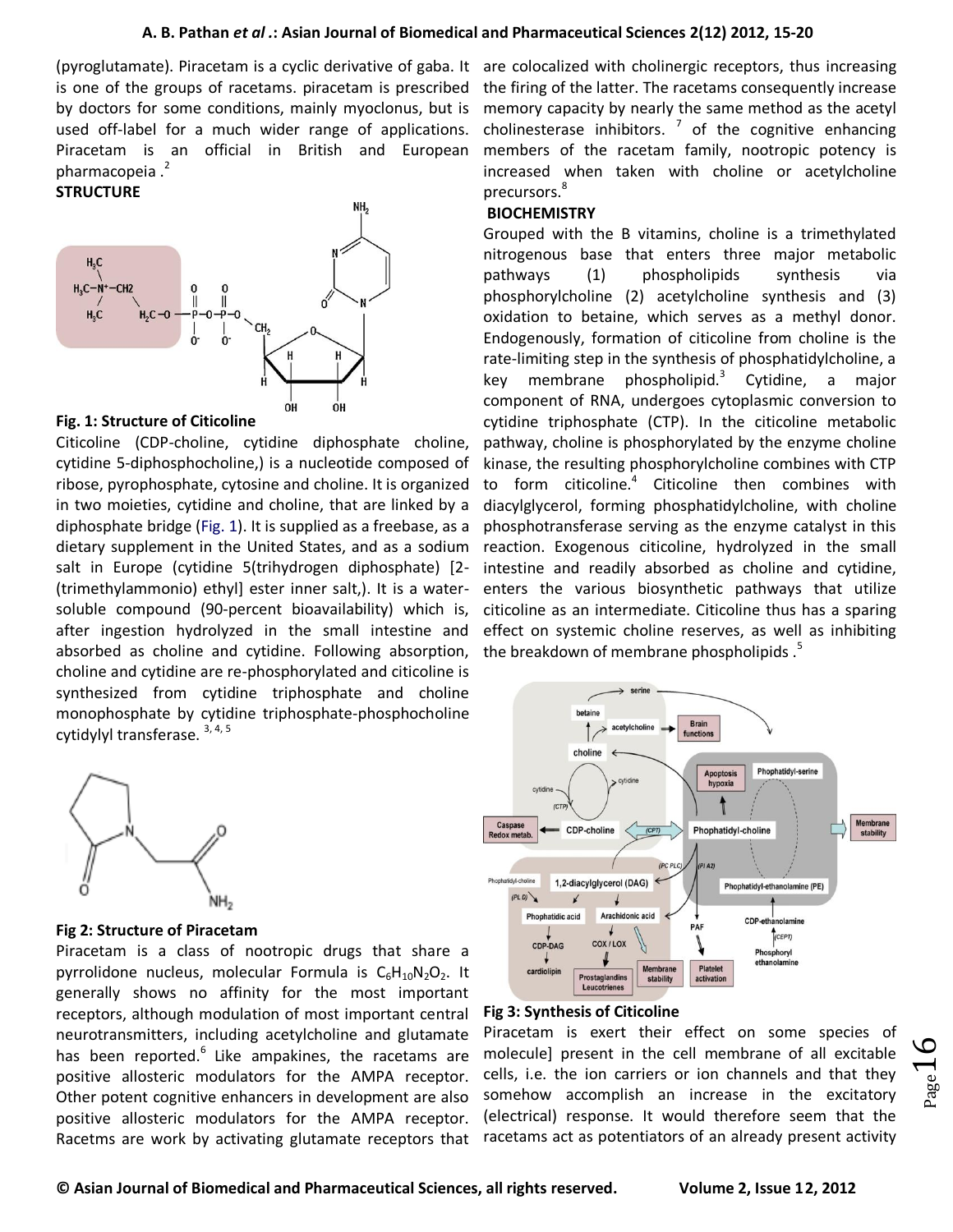(also causing the increase in glucose utilization observed), resulting phosphorylcholine combines with CTP to form rather than possessing any [neurotransmitter-like] activity citicoline.<sup>14</sup> Citicoline then combines with diacylglycerol of their own, in keeping with their very low toxicity and lack of serious side effects. The result of their action is therefore an increase in general neuronal sensitivity toward stimulation.<sup>9</sup>

# **PHARMACOKINETICS**

Citicoline is a water-soluble compound with greater than 90-percent bioavailability. Pharmacokinetic studies on healthy adults have shown oral doses of citicoline are rapidly absorbed, with less than one percent excreted in feces. Plasma levels peak in a biphasic manner, at one hour after ingestion followed by a second larger peak at 24 hours post-dosing. Citicoline is metabolized in the gut wall and liver. The byproducts of exogenous citicoline formed by hydrolysis in the intestinal wall are choline and cytidine. Following absorption, choline and cytidine are dispersed throughout the body, enter systemic circulation for utilization in various biosynthetic pathways, and cross the blood-brain barrier for re-synthesis into citicoline in the brain.<sup>6</sup> Pharmacokinetic studies using **C** citicoline show citicoline elimination occurs mainly via respiratory **C** and urinary excretion, in two phases mirroring the biphasic plasma peaks. The initial peak in plasma concentration is followed by a sharp decline, which then slows over the next 4-10 hours. In the second phase, an initially rapid decline after the 24-hour plasma peak is similarly followed by a slower elimination rate. The elimination half-life is 56 hours for **C** and 71 hours for urinary excretion.<sup>10</sup>

Piracetam is rapidly and almost totally (near 100%) absorbed when administered orally. peak blood plasma levels of piracetam occur within 1.5 hours of its oral administration. the blood plasm[a half-life](http://www.hyperhealth.com/demo/piracetam.htm#lnk0000005E) of piracetam is 5 hours. $11$  piracetam effectively crosses the blood-barrier. piracetam does not metabolize within the body to any other substance. in youth, the Cmax of Piracetam (1600mg oral dose, fasted) is 27.6+/-1.3ug/mL with a Tmax of 0.90+/-0.15 hours. In the elderly these numbers are 32.2+/-3.6ug/mL and 0.86+/-0.14 hours in the same study, respectively. A 24-hour AUC of 145 (young) and 188 (elderly) ug/min/ml.The higher AUC in elderly being due to a clinically insignificant lower renal clearance time. Almost all ingested piracetam is excreted from the body via the urine via glomerular filtration.<sup>12</sup>

## **METABOLISM**

Endogenous citicoline serves as an intermediate in the biosynthesis of phospholipids, including phosphatidylcholine, the pmnary phospholipids in cell membranes.<sup>13</sup> Cytidine a major component of RNA, undergoes cytoplasmic conversion to cytidine triphosphate (CTP). In the citicoline metabolic pathway, choline is phosphorylated by the enzyme choline kinase: the the [ampa receptor.](http://en.wikipedia.org/wiki/AMPA_receptor) it is hypothesized to act on ion

(DAG), forming phosphatidylcholine, with choline phosphotransferase serving as the enzyme catalyst in this reaction.<sup>15</sup>

Piractam has a no affinity for the alpha 1-, alpha 2-, betamuscarinic, 5-hydroxytryptamine-, dopamine, adenosine-A1-, mu-opiate, gamma-aminobutyric acid (GABA The racetams possess a very low toxicity and lack serious side effects. Increased turnover of different neurotransmitters has been observed as well as other biochemical findings, e.g., inhibition of enzymes such as prolylendopeptidase.<sup>16</sup> the effect of the racetams is due to a potentiation of already present neurotransmission and that much evidence points in the direction of a modulated ion flux by, e.g., potentiated calcium influx through non-L-type voltage-dependent calcium channels, potentiated sodium influx through alpha-amino-3-hydroxy-5-methyl-4 isoxazolepropionic acid receptor gated channels or voltage-dependent channels or decreases in potassium efflux. Effects on carrier mediated ion transport are also possible. <sup>17</sup>

## **MECHANISM OF ACTION**

Citicoline acts by various mechanisms as cerebral activator listed below:

**a. Phospholipid Precursor***:* Evidence of citicoline role as a phosphatidylcholine precursor has been found in animal studies.<sup>18</sup>

**b. Neuronal Membrane Repair***:* Citicoline has been investigated as a therapy for stroke patients. Three mechanisms are postulated (1) repair of the neuronal membrane via increased synthesis of phosphatidylcholine (2) repair of damaged cholinergic neurons via potentiation of acetylcholine production and (3) reduction of free fatty acid buildup at the site of stroke-induced nerve damage. $19$ 

**c***.* **Effect on beta-Amyloid:** Evidence has surfaced that citicoline counteracts the deposition of beta-amyloid, a neurotoxic protein believed to play a central role in the pathophysiology of Alzheimer's disease (AD).  $20, 21$ 

## **d. Effect on Neurotransmitters:**

Evidence of citicoline's ability to enhance norepinephrine release in humans was found in a study showing citicoline raised urinary levels of 3-methoxy- 4-hydroxyphenylglycol (MHPG), a norepinephrine metabolite. Norepinephrine increased in the cerebral cortex and hypothalamus, dopamine increased in the corpus striatum, and serotonin increased in the cerebral cortex, striatum, and hypothalamus.<sup>22</sup>

Piracetam influences neuronal and vascular functions and influences cognitive function without acting as a sedative or stimulant. Piracetam is a positiv[e allosteric modulator](http://en.wikipedia.org/wiki/Allosteric_modulator) of

 $_{\rm Page}17$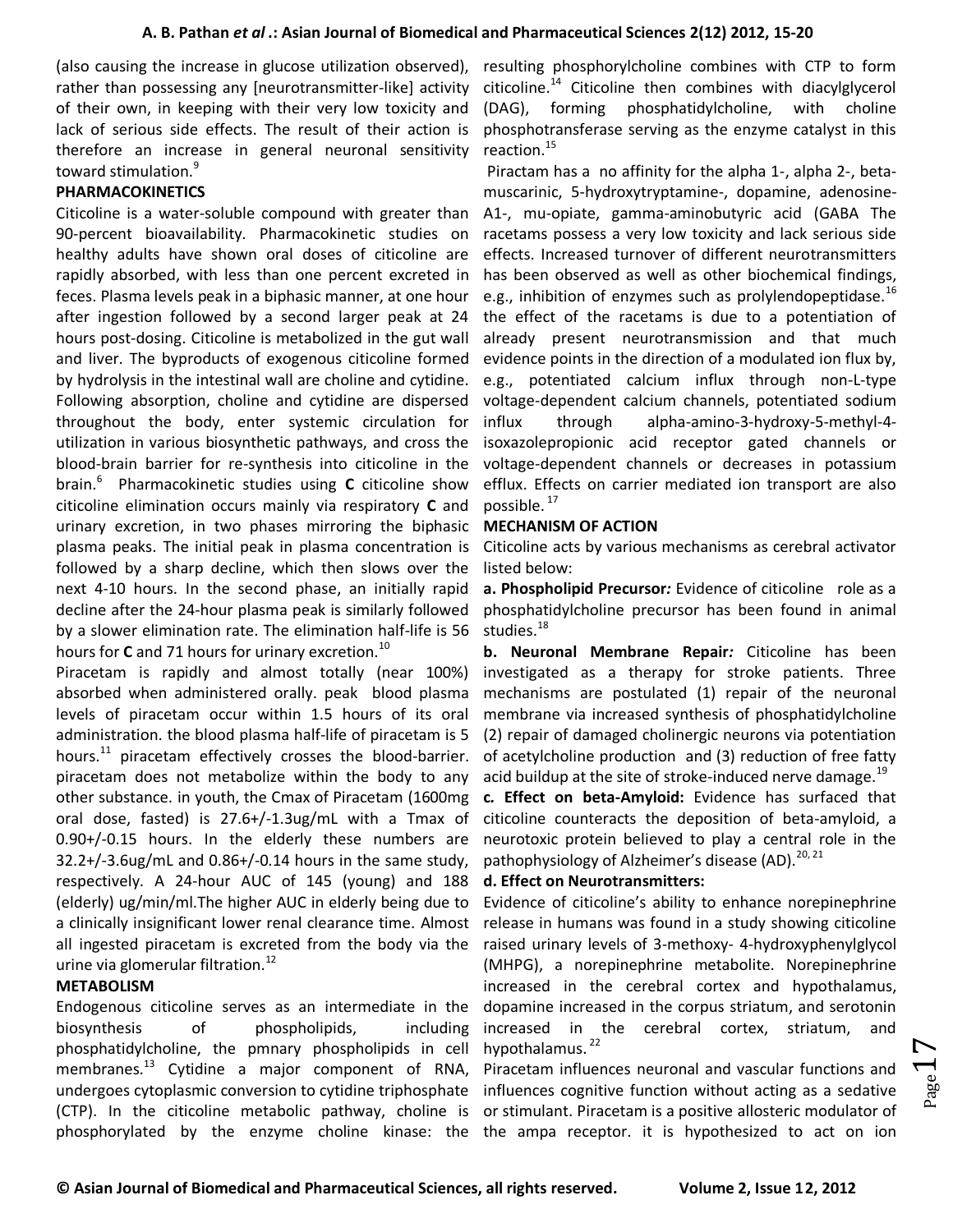channels or [ion carriers,](http://en.wikipedia.org/wiki/Ion_carrier) thus leading to non-specific cell communication which is crucial to healthy cognitive increased neuron excitability, while explaining its lack of [agonistic](http://en.wikipedia.org/wiki/Agonistic) or [inhibitory](http://en.wikipedia.org/wiki/Inhibitory) effect on synaptic action and its low toxicity. [GABA](http://en.wikipedia.org/wiki/GABA) brain metabolism and GABA receptors are not affected by piracetam. it has been found to increase blood flow and oxygen consumption in parts of the brain but this may be a side effect of increased brain activity rather than a primary effect or mechanism of action for the drug. piracetam improves the function of the [neurotransmitter](http://en.wikipedia.org/wiki/Neurotransmitter) [acetylcholine](http://en.wikipedia.org/wiki/Acetylcholine) via [muscarinic](http://en.wikipedia.org/wiki/Muscarinic) [cholinergic](http://en.wikipedia.org/wiki/Cholinergic) receptors which are implicated in [memory](http://en.wikipedia.org/wiki/Memory) processes. Furthermore, piracetam may have an effect on [nmda](http://en.wikipedia.org/wiki/NMDA) [glutamate](http://en.wikipedia.org/wiki/Glutamate) receptors, which are involved with [learning](http://en.wikipedia.org/wiki/Learning) and [memory](http://en.wikipedia.org/wiki/Memory) processes. Piracetam is thought to increase cell membrane permeability. piracetam may exert its global effect on brain neurotransmission via modulation of [ion](http://en.wikipedia.org/wiki/Ion_channel)  [channels](http://en.wikipedia.org/wiki/Ion_channel) (i.e., Na<sup>+</sup>, k<sup>+</sup>).it has been found to increase oxygen consumption in the brain, apparently in connection to [atp](http://en.wikipedia.org/wiki/Adenosine_triphosphate) metabolism, and increases the activity of [adenylate kinase](http://en.wikipedia.org/wiki/Adenylate_kinase) in rat brains. piracetam appears to increase the synthesis of [cytochrome b5](http://en.wikipedia.org/wiki/Cytochrome_b5) which is a part of the [electron transport](http://en.wikipedia.org/wiki/Electron_transport) mechanism in [mitochondria.](http://en.wikipedia.org/wiki/Mitochondria) it also increases the permeability of the mitochondria of some intermediaries of the [krebs cycle.](http://en.wikipedia.org/wiki/Krebs_cycle) Piracetam possesses pronounced antihypoxic and antiarrhythmic effect the latter is carried out by decreasing the rhythm rate and increasing the contraction amplitude. Piracetam appears to increase communication between the two hemispheres of the brain, and increases activity of the [corpus callosum.](http://en.wikipedia.org/wiki/Corpus_callosum)<sup>23</sup>

# **THERAPEUTIC APPLICATIONS OF CITICOLINE AND PIRACETAM COMBINATION**

Combination of citicoline and piracetam could be the boon for the management for various cognitive disorders. The combination enters into the cerebrospinal fluid of the brain easily because it can cross the blood-brain barrier. The major indication of the combination could be:

- $\triangleright$  Memory enhancement
- $\triangleright$  Neurological and cognitive disorder
- $\triangleright$  Parkinsonism disorder
- > Alzheimer disorder
- $\triangleright$  Depression and anxiety stroke
- $\triangleright$  Closed craniocerebral trauma
- $\triangleright$  Dyspraxia clotting, coagulation
- $\triangleright$  vasospastic disorders

Nutritional building blocks for healthy brain function. This combination is a physician formulated, science-based brain-health supplement designed to supply the essential antioxidants and nutrients necessary to assist the body in supporting healthy memory, mood and motor functions. It nutritionally supports healthy brain oxygenation, blood flow, immune system defense, and cell membrane structure. In addition, it also nutritionally supports cell-to-

function.

The brain controls everything we do, see, say, hear, touch, taste, feel and think...all at the same time, Mental clarity, Memory capability, Cell-to-cell communication, Healthy blood flow, Brain oxygenation, Cell membrane structure and Immune system function etc.

The brain is the command center of the body. The brain has about 100 billion neurons that fire messages across trillions of microscopic gaps each moment of your life. It has more than 10 billion interlinked cells. It sends messages to, and receives stimulation from, all parts of the body and the brain operates while you're sleeping or awake. So, it's no wonder the brain is probably the most nutritionally demanding organ in the body.<sup>24</sup>

Memory loss is not inevitable. Many people believe that poor memory is a natural consequence of aging. However, if that were true, then why do we all know senior citizens who can still think as clearly as many younger people? And why are there senior citizens that are totally capable of living happy, healthy, independent lives? The answer is simple...significant memory loss is not necessarily a fundamental part of aging.

It keeps your brain functioning at its optimum level. Strong evidence suggests that those who take the most proactive stance on healthy nutrition typically enjoy greater physical and mental wellness. And therefore, many complementary alternative medical practitioners believe that supplement intervention with memory-specific nutrients; plus a healthy lifestyle, annual check-ups and regular physical and mental activities may support mental sharpness, speed, and flexibility well into the senior years.

Whereas, Citicoline is a naturally occurring nontoxic and well-tolerated drug that is an essential intermediate for the synthesis of phosphatidylcholine, a major constituent of the gray matter of brain tissue. Citicoline promotes brain metabolism by enhancing the synthesis of acetylcholine and restoring phospholipids content in the brain. Citicoline is a used in pharmacotherapy of brain insufficiency and some other neurological disorders, such as stroke, brain trauma, and Parkinson's disease. It can also cross blood-brain barrier and treats brain related disorders. It improves memory loss, concentration, learning ability, alertness, brain injury, Alzheimer's disease, headache, dizziness, and tinnitus, improves cognitive functions, glaucoma, Parkinson's disease, Vascular Dementia. 500 mg per day might be the optimum citicoline dose and it can go up to 2,000 mg. It was concluded that citicoline modestly improves memory and behavioral outcomes. Both the salts separately prescribed by physicians, cardiologists, dialectologists, neurologists and general physicians.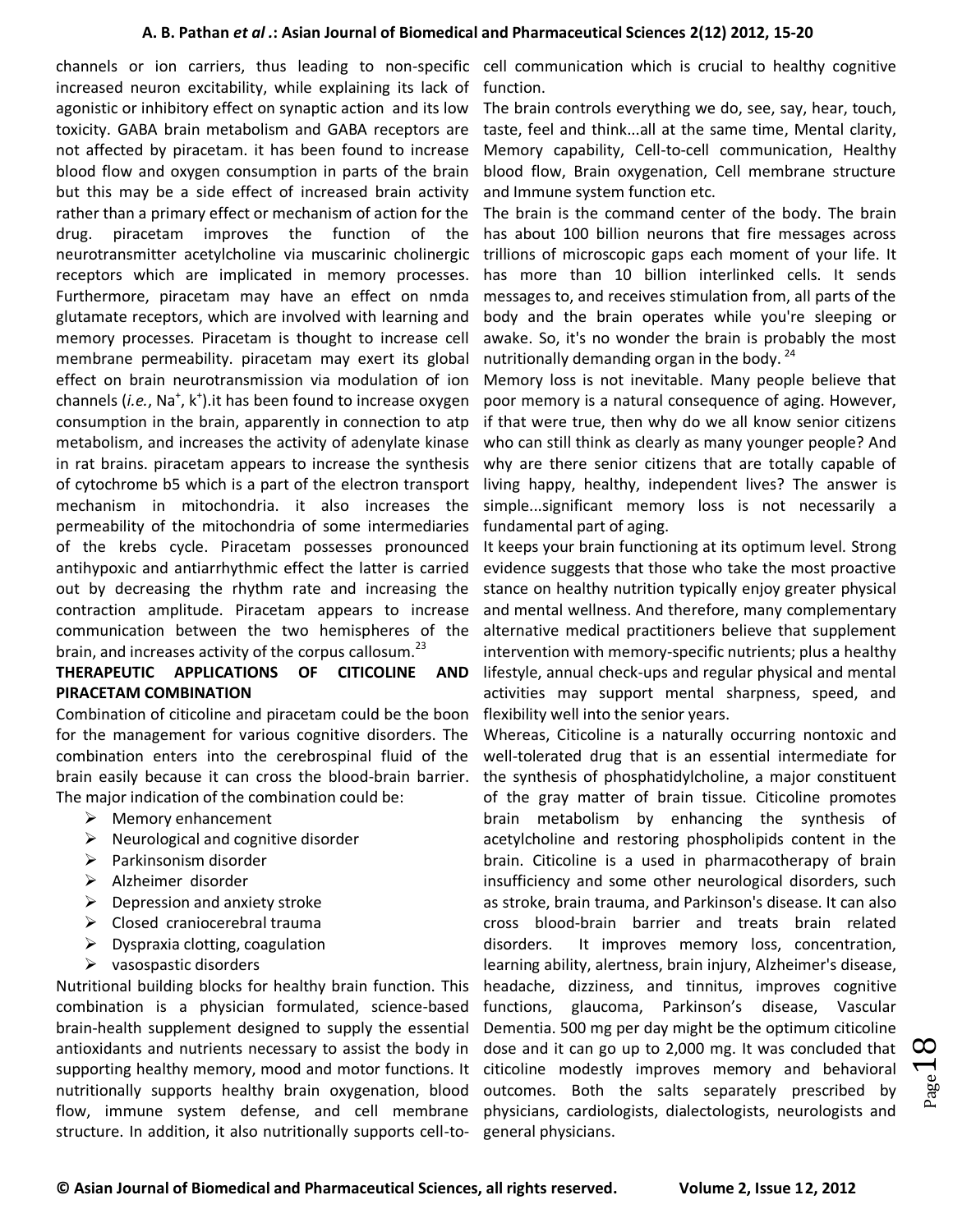Piracetam influences neuronal and vascular functions and **CONCLUSION** influences cognitive function without acting as a sedative or stimulant. it is therapeutically used for the treatment of nerve degeneration and to treat alcoholism , clotting, coagulation, vasospastic disorders alzheimer's and senile dementia ,depression and anxiety stroke, ischemia and symptoms ,dyspraxia and dysgraphia ,closed craniocerebral trauma Usual dose starts dose of 4.8 to 9.6 grams divided into three daily doses at 8 hours.<sup>25</sup>

# **MARKETED FORMULATION;**

Following are the marketed formulations for citicoline and piracetam combination in fixed dose of Citicoline-500 mg + Piracetam-800 mg

| <b>Tablet Formulation</b> | Manufacturer                         |
|---------------------------|--------------------------------------|
| Cicolin P                 | RPG Life Sciences Ltd                |
| Strolin P                 | Torrent Pharmaceuticals Ltd.         |
| Citico Plus               | Cadila Pharmaceuticals Ltd.          |
| Citistar PM               | Lupin Laboratories Ltd.              |
| Clinaxon P                | Abbott Health Care (P) Ltd.          |
| Somazina Plus             | <b>Elder Pharmaceuticals Pvt Ltd</b> |

**Table 1: Marketed formulations of citicoline and piracetam combination in fixed dose of Citicoline-500 mg + Piracetam-800 mg**

# **REFERENCES**

- 1. Ronan Jambou, Fatima El-Assaad, Valery Combes, and Georges Emile Grau, (2009). Citicoline (CDP-choline): What role in the treatment of complications of infectious diseases, 1467–1470.
- 2. Agut J, Font E, Sacristan A, Ortiz JA, (1983). Radioactivity incorporation into different cerebral phospholipids after oral administration of 14C methyl CDP-choline. Arzneimittel forschung, 33:1048-1050G-Coviella IL.
- 3. Wurtman RJ, (1992). Enhancement by cytidine of membrane phospholipids synthesis. J Neurochem, 59:338-343.
- 4. D'Orlando KJ, Sandage BW Jr., (1995). Citicoline (CDPcholine): mechanisms of action and effects in ischemic brain injury. Neurol Res 17:281-284.
- 10. D'Orlando KJ, Sandage BW Jr, (1995). Citicoline (CDPcholine): mechanisms of action and effects in ischemic brain injury. Neurol Res; 17:281-284.
- 11. Jordaan, B, Oliver, DW, Dormehl, IC, Hugo, N (1996). "Cerebral blood flow effects of piracetam, pentifylline, the known effect of acetazolamide". Arzneimittel-Forschung 46 (9) 844–7.
- 12. Paula-Barbosa, MM; Brandão, F; Pinho, MC; Andrade, JP; Madeira, MD; Cadete-Leite, A (1991). "The effects

Memory impairment and enhancement of cognitive function of brain is a part of treatment of various disorders associated with elderly patients or patients with neurological disorders at any age due to stroke and related shocks. Nutraceuticals are effective ways of treating such conditions. Various drugs are identified and established as therapeutic agents for treatment of cognitive disorders. Effective therapy can be set forth if rationale combinations of such agents are being design, characterized for their pharmacological, biochemical and physical compatibility and developed into suitable formulation. Nutraceutical combinations are coming into the market as boost for health care system to prevent early degeneration of neurons, memory loss and brain related aging. Citicoline and piracetam is one of such combination which has been proved pharmacologically, biochemically and physically compatible. It has been developed into tablet formulation which is available into market. This combination has therapeutic applications in alcoholism, clotting, coagulation, vasospastic disorders alzheimer's and senile dementia, depression and anxiety stroke, ischemia and symptoms, dyspraxia and dysgraphia, closed craniocerebral trauma.

- Rao AM, Hatcher JF, Dempsey RJ, (1999). CDPcholine: neuroprotection in transient forebrain ischemia of gerbils. J Neurosci Res, 58:697-705.
- 6. Wurtman, RJ, (1986). "Piracetam: physiological disposition and mechanism of action". Advances in neurology 43 675–85
- Muller WE, Eckert GP, Eckert A, (1999). "Piracetam: novelty in a unique mode of action". Pharmacopsychiatry 32 Suppl 1: 2–9.
- Grau M, Montero JL, Balasch J, (1987). "Effect of Piracetam on electrocardiogram and local cerebral glucose utilization in the rat". General pharmacology 18 (2) 205–11.
- 9. Winnicka K, Tomasiak M, Bielawska A, (2005). "Piracetam--an old drug with novel properties". Acta poloniae pharmaceutica 62 (5)405–9.

of piracetam on lipofuscin of the rat cerebella and hippocampus neurons after long-term alcohol treatment and withdrawal: a quantitative study". Alcoholism, clinical and experimental research 15 (5): 834–8.

- and nicotinic acid in the baboon model compared with 13. Secades JJ, Frontera G, (1995). CDP-choline: pharmacological and clinical review. Methods Find Exp Clin Pharmacol; 17:1-54.
	- 14. Voet Judith G, Voet Donald, (1995). Biochemistry. New York: J. Wiley & Sons. p. 675.

 $Page1$